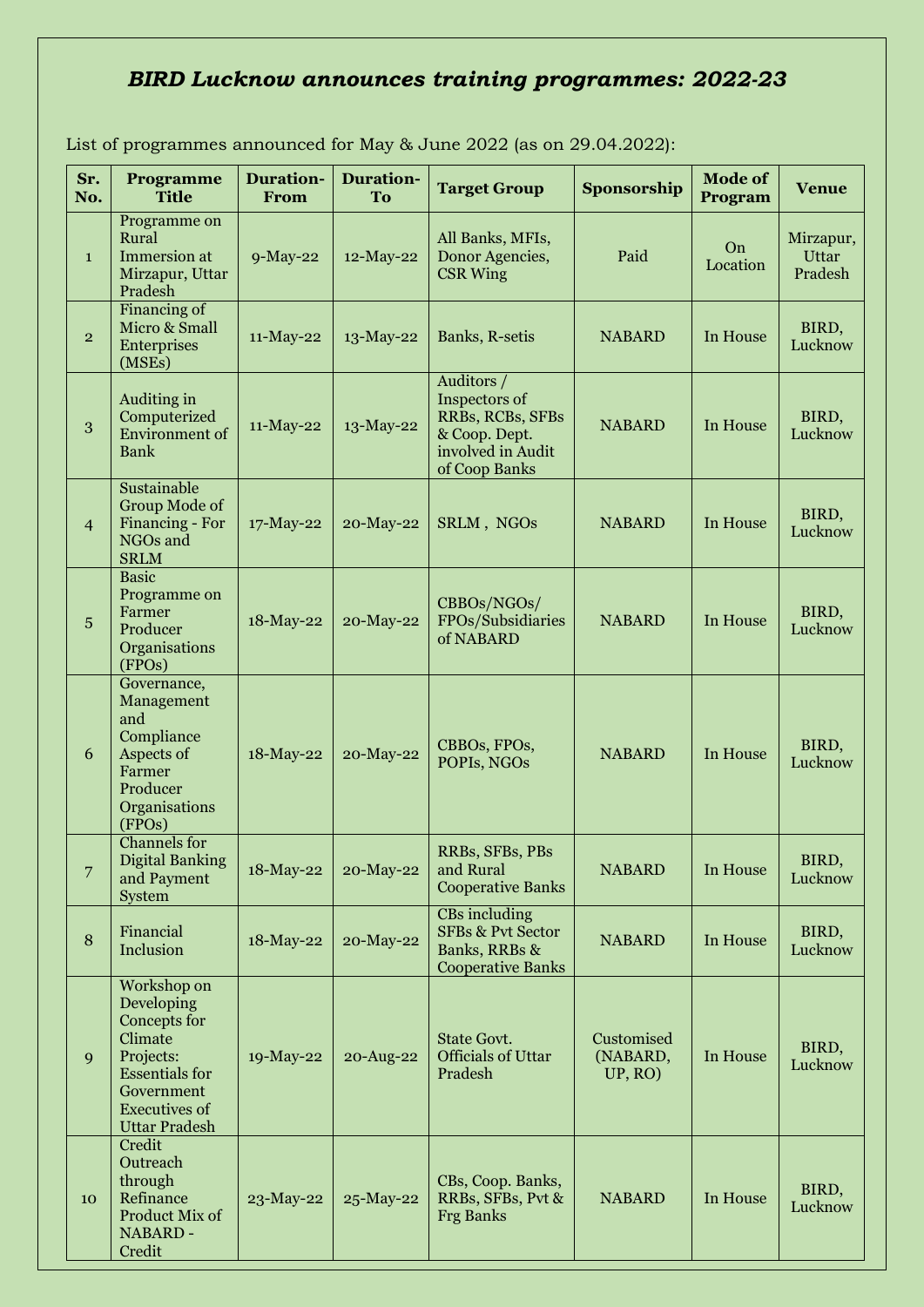| Sr.<br>No. | Programme<br><b>Title</b>                                                                                                                   | <b>Duration-</b><br>From | <b>Duration-</b><br>To | <b>Target Group</b>                                                                                                               | Sponsorship   | <b>Mode of</b><br>Program | <b>Venue</b>     |
|------------|---------------------------------------------------------------------------------------------------------------------------------------------|--------------------------|------------------------|-----------------------------------------------------------------------------------------------------------------------------------|---------------|---------------------------|------------------|
|            | Guarantee<br>Schemes in<br>Agriculture<br>Sector                                                                                            |                          |                        |                                                                                                                                   |               |                           |                  |
| 11         | Climate<br><b>Resilient</b><br>Agriculture and<br>livelihood for<br>NGOs and<br><b>FPOs</b>                                                 | 23-May-22                | 27-May-22              | NGOs, POPIs and<br><b>FPOs</b>                                                                                                    | <b>NABARD</b> | In House                  | BIRD,<br>Lucknow |
| 12         | Climate<br>Financing<br>Opportunities<br>& Risks for<br><b>Bankers</b>                                                                      | 25-May-22                | 27-May-22              | <b>Officers of Banks -</b><br>Commercial, Pvt<br>Sector, RRBs,<br>SFBs,<br>Cooperative<br><b>Banks</b> , Bank Trg<br>institutions | <b>NABARD</b> | In House                  | BIRD,<br>Lucknow |
| 13         | Appreciation<br>Programme on<br>PACS as MSC                                                                                                 | 26-May-22                | 27-May-22              | Coop. Banks                                                                                                                       | <b>NABARD</b> | In House                  | BIRD,<br>Lucknow |
| 14         | Emerging<br>issues in KYC,-<br>e-KYC, AML &<br><b>CFT</b>                                                                                   | 30-May-22                | 31-May-22              | RRBs, Coop.<br><b>Banks</b>                                                                                                       | <b>NABARD</b> | Online                    | Online           |
| 15         | <b>Bank Financing</b><br>for Rural<br>Livelihoods                                                                                           | 30-May-22                | $1-J$ un-22            | CBs, RRBs, Coop.<br>Banks, SFBs,<br>MFIs, SRLMs,<br><b>NGOs</b>                                                                   | <b>NABARD</b> | In House                  | BIRD,<br>Lucknow |
| 16         | Capital<br>adequacy,<br>CRR/SLR, KYC<br>& AML & CFT<br>for Weak Banks                                                                       | 30-May-22                | $1-J$ un-22            | Coop. Banks                                                                                                                       | <b>NABARD</b> | In House                  | BIRD,<br>Lucknow |
| 17         | Profitable<br>Investment and<br>Treasury in<br>Banks-<br><b>Building</b><br>Policies,<br>Strategies and<br>Skills for Coop.<br><b>Banks</b> | $6$ -Jun-22              | $10 - Jun-22$          | Coop. Banks                                                                                                                       | <b>NABARD</b> | In House                  | BIRD,<br>Lucknow |
| 18         | Faculty<br>Development<br>Programme<br>(FDP) for FMs<br>of TEs of<br><b>NABARD</b>                                                          | $6$ -Jun-22              | 10-Jun-22              | FMs of TEs of<br><b>NABARD</b>                                                                                                    | <b>NABARD</b> | In House                  | BIRD,<br>Lucknow |
| 19         | Environmental<br>& Social Impact<br>Assessment<br>$(ESIA)$ &<br>Gender<br>mainstreaming<br>in<br>Developmental<br>Projects                  | $8-Jun-22$               | 10-Jun-22              | Govt.<br>Departments,<br>Banks, Research<br>Institutions,<br>Universities and<br><b>NGOs</b>                                      | <b>NABARD</b> | In House                  | BIRD,<br>Lucknow |